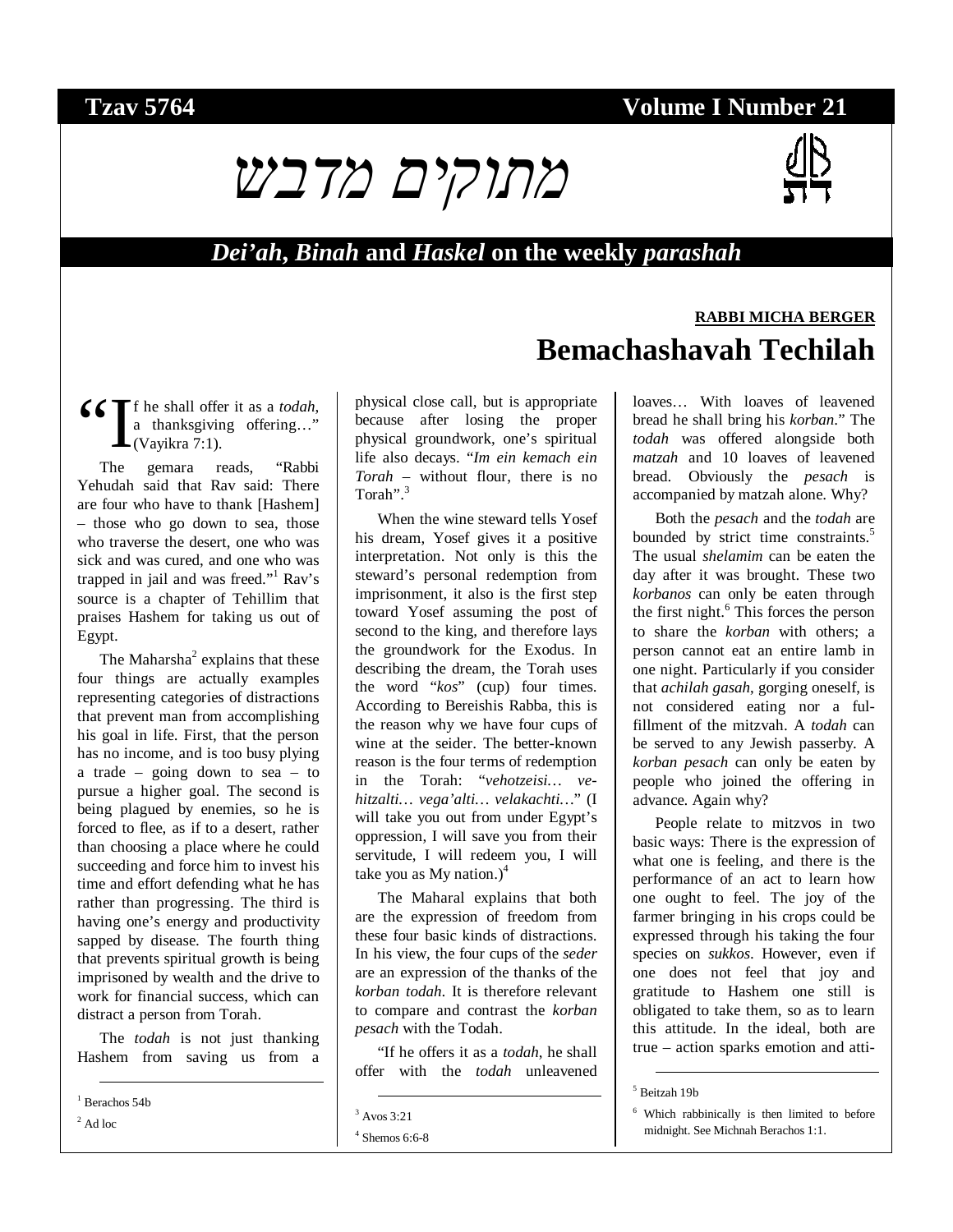tude, which then express themselves in further action. "One mitzvah leads to another."

The *todah* is primarily an expression of one's natural thankfulness. As the Maharsha describes it, it is the reaction of someone who has just experienced his own minor exodus from being constrained (*Mitzrayim*) to *mishkan*-like observance. Reality brought him to a measure of the attitude, and now he wishes to express it. The *pesach*, however, is based around the full, but historical, event. In fact, it was commanded before the actual departure from Egypt; it is very much a commanded action designed to create a particular reaction within the performer.

Leavened bread is appropriate for a *todah* celebration. 10 loaves, to share the wealth he feels with others. This is not someone who needs to learn that what he received is a gift rather than the product of "*kochi ve'otzem yadi*", his own might. The *pesach*, the lesson in gratitude, must take a step back and carry with it the reminder that one should be humble. It is therefore eaten only with *lechem oni*, poor man's bread, *lechem she'onim alav devarim harbei*, the bread upon which we learn many things, matzah.

While both *korbanos* are shared, the reasons for the sharing are very different. The motivation for sharing the *todah* is the natural desire to share one's joy with others. The *pesach* is a historical joy, the joy that one could only feel if one were connected to our

### **2** *Mesukim Midevash*

people and its history. As a lesson in connecting to the Jewish people, the joining together to eat the *korban* is a necessary precondition to the joy, not something that follows from it.<sup>7</sup>

 7 This same dichotomy between expressing a reaction vs. learning the appropriate reaction underlies the concepts of a previous article as well. In Sefasai Tiftach for Va'eirah <http://www.aishdas.org/mesukim/5764/vaeira .pdf> we explored the expressive *tachanunim*, in contrast to the fixed prayers of *tefillah* that must be performed whether in the mood of not. And note that there too, *tefillah*, such as Shemoneh Esrei is written in the plural, reflecting the person within his role in the Jewish people as a whole.

### **RABBI GIL STUDENT Bakeish Shalom**

overcome are larger. As the famous Gemara in Sukkah (52a) says, when the day of judgment comes, the *yetzer hara* will appear to a righteous person as a mountain and to a wicked person as a strand of hair. The commentators explain that, because the greater a person is the greater is his *yetzer hara*, the righteous see this large mountain against which they struggled and which they overcame. The wicked, though, did not have as large a *yetzer hara* and, despite that, were still unable to defeat it. Aharon, too, had a *yetzer hara* and needed to struggle against it.<sup>4</sup> Perhaps not even very deep down, Aharon and his sons had an urge to treat more casually the sacrifices that did not benefit them and, for that reason,

 4 This assumes that even a totally righteous person like Aharon had a *yetzer hara*. I hope to address dispute on this topic in a future column.

*arashas Tzav* continues the commandments regarding the sacrifices and begins with the **P**arashas Tzav continues the<br>commandments regarding the<br>sacrifices and begins with the<br>following: "G-d spoke to Moshe saying, 'Command (*tzav*) Aharon and his sons, saying: This is the law of the burnt-offering (*olah*)…" (Vayikra 6:2-1). Not only is Moshe told what to say to Aharon, he is further told to command Aharon and his sons on this matter. This unusual<sup>1</sup> formulation is noted by the Sifra and is explained, as quoted by Rashi,<sup>2</sup> "The term *tzav* denotes only 'encouragement' in reference to the present and for future generations. Rabbi Shimon said: The verse must especially encourage where there is a loss of money." Since this verse

 $2$  Vayikra 6:2

commands about the *olah* sacrifice, which is entirely burnt and from which the *kohanim* therefore do not receive any financial benefit, the Torah must emphasize the need to be zealous in performance of these commandments.

It is quite odd, though, that the Torah suspects Aharon and his sons of being less than zealous when they have no financial stake in the matter. We are not speaking here of the average businessman who is constantly concerned with profit margins and deal closings. These are righteous people whose lives are dedicated to serving G-d and fulfilling His commandments. Is the Torah really suspicious of them?

The answer, R' Elyah Lopian suggests, $3$  is yes. Not only do great people face the same challenges as the average, the obstacles they must

 <sup>1</sup> Although not unique. The various midrashim that discuss this issue, as brought in the commentaries to the Sifra, deal with other instances of this formulation, as does the Malbim at length.

 <sup>3</sup> *Lev Eliyahu*, ad loc.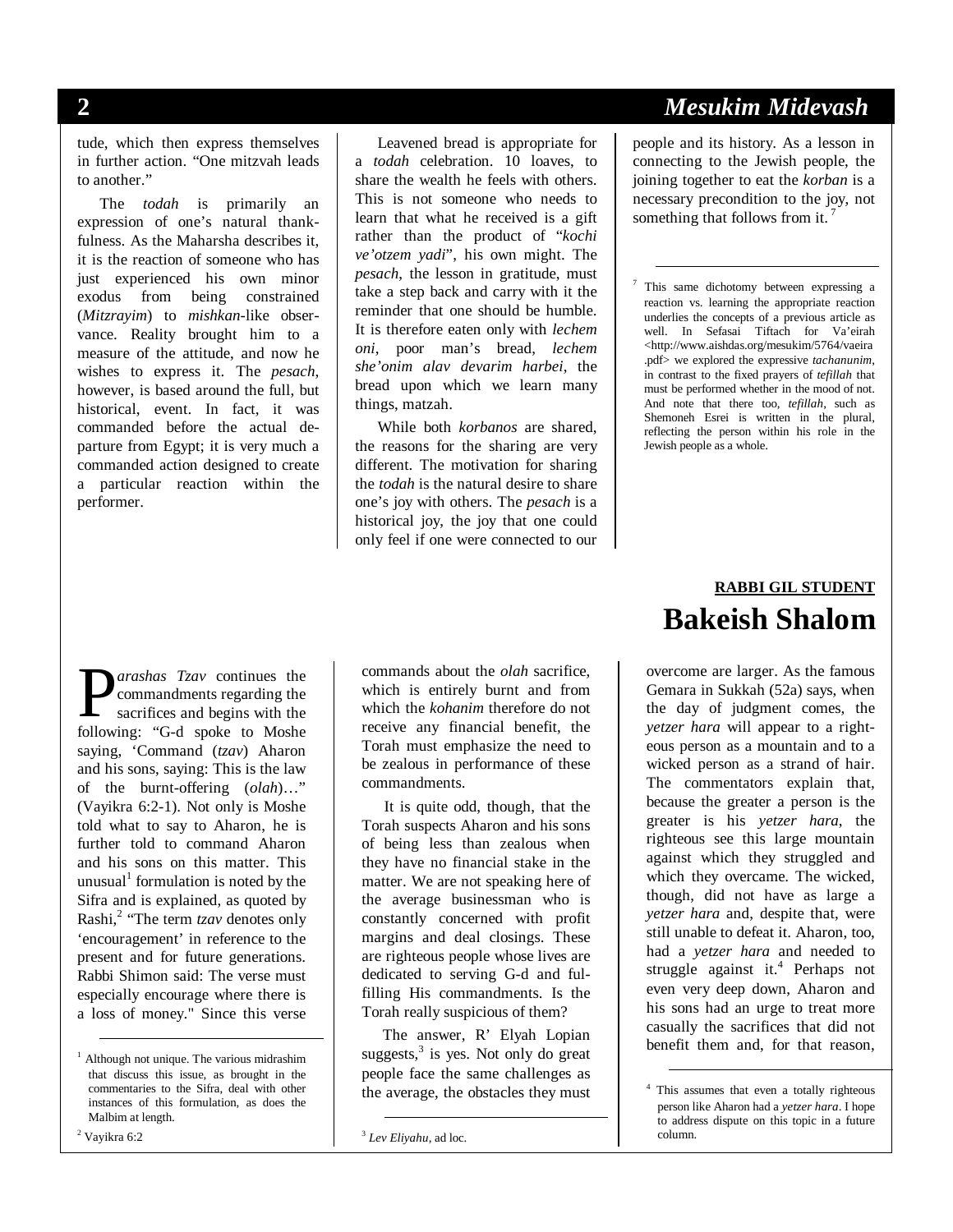#### *Mesukim Midevash* **3**

had to struggle not to do so. This commandment was encouragement and a reminder of the need to do so. Even moreso, it is a reminder to all of us that no matter how great we may someday become we can never "trust in ourselves until our day of death."<sup>5</sup>

R' Avraham Shmuel Binyamin Sofer, the famous Kesav Sofer, quotes a midrash that says that the *olah* sacrifice is only brought by those who are haughty.<sup>6</sup> This arrogance is what brings people to sin and requires them to bring the *olah* sacrifice. If so, suggests the Kesav Sofer, we can understand the connection between the specific encouragement of Aharon and this particular commandment. R' Bachya Ibn Pakuda writes in *Chovos HaLevavos7* that there are two types of haughtiness: for physical matters and for spiritual matters. Someone can be arrogant about his beauty and great riches, but can also be

# $5$  Avos 2:5

<sup>6</sup> *Kesav Sofer Al HaTorah*, beginning of Tzav 7 Sha'ar HaKeni'ah

haughty about his wisdom and his lofty accomplishments. While Moshe was tall, independently wealthy, extremely strong (all of which we know from the requirements of a prophet), wise and the greatest of all prophets, he was still the most modest of men. He was able to achieve modesty in both areas.

A person who contemplates his true existence will realize that he has no reason for being haughty over his physical acquisitions. His wealth can disappear overnight, as has been seen many times in history. His physical health can deteriorate in ways beyond his control. His good looks, his tall height, everything physical about him can leave without notice. Not only did he not necessarily gain them through his own effort, he can lose them without any ability to stop that from happening. It would seem that a person has more reason to be haughty over his spiritual accomplishments. The wisdom he has acquired, the Torah he has mastered, the proper personality traits in

ext up, the Torah blessings. For now, we will concentrate on the berachos. Suffice it to say that while the tra-<br>Suffice it to say that while the traditional requirement of daily Torah study requires a tripartite division into Scripture (Mikra), Law (Mishnah) and Methodology (Gemara), the lifetime goal remains to establish Torah so that it "drips from one's lips."<sup>1</sup>

These are the first communal berachos that are really attached to

1 Ran, Nedarim

the mitzvah act – we learn a little Torah right after saying them.

We say three berachos. The first is phrased as *asher kid'shanu bemitzvosav vetzivanu*, a real mitzvah beracha. The second supplicates and the third thanks G-d for giving us the Torah. In a way, they fulfill the minimum daily requirement of prayer: praise, request and thanksgiving. A minimal sampling of Torah learning follows, fulfilling two mitzvot with one stone. Chasidic and Kabbalistic literature (*Nefesh HaChayim*, *Tzavaas HaRivash*, etc.) inextricably link prayer and Torah study.

which he has trained himself are all much more stable acquisitions. However, in reality, they, too, can leave him quickly. People forget, lose their track, accidentally sin and end up on the wrong path very easily. It has happened before and can certainly happen again. In truth, there is no reason for anyone to be overly proud of their accomplishments because these acquisitions can quickly be lost.

However, the rights of a kohen to the animals of sacrifices means that this guaranteed sustenance cannot be lost. As long as there are sacrifices offered, the *kohanim* will have a source of income. Therefore, perhaps regarding *korbanos*, where there is no possibility of *kohanim* losing their wealth, the Torah has to specifically charge them with zealousness. They must work to avoid haughtiness because, unlike other people, they have a guaranteed income and, absent the great tragedy of the cessation of the regular sacrificial service, can never lose their physical acquisitions.

# **REB JONATHAN BAKER Sefasai Tiftach**

Let us look at the berachos themselves. When we say *asher kid'shanu*, G-d sanctifies the body of Israel. That is, mitzvos are physical acts. Torah study demands speech, not just thought, as we say in Shma, *ledabeir bam*. The story of Beruriah and the "foolish Galilean" in Eiruvin 53b reinforces this – he did not recite his learning aloud, so she kicked him and corrected him.

What is the mitzva in the brocho? *La'asok bedivrei Torah*: *la'asok* from *esek*, waking up and turning one's will towards an act, making the potential in the act into